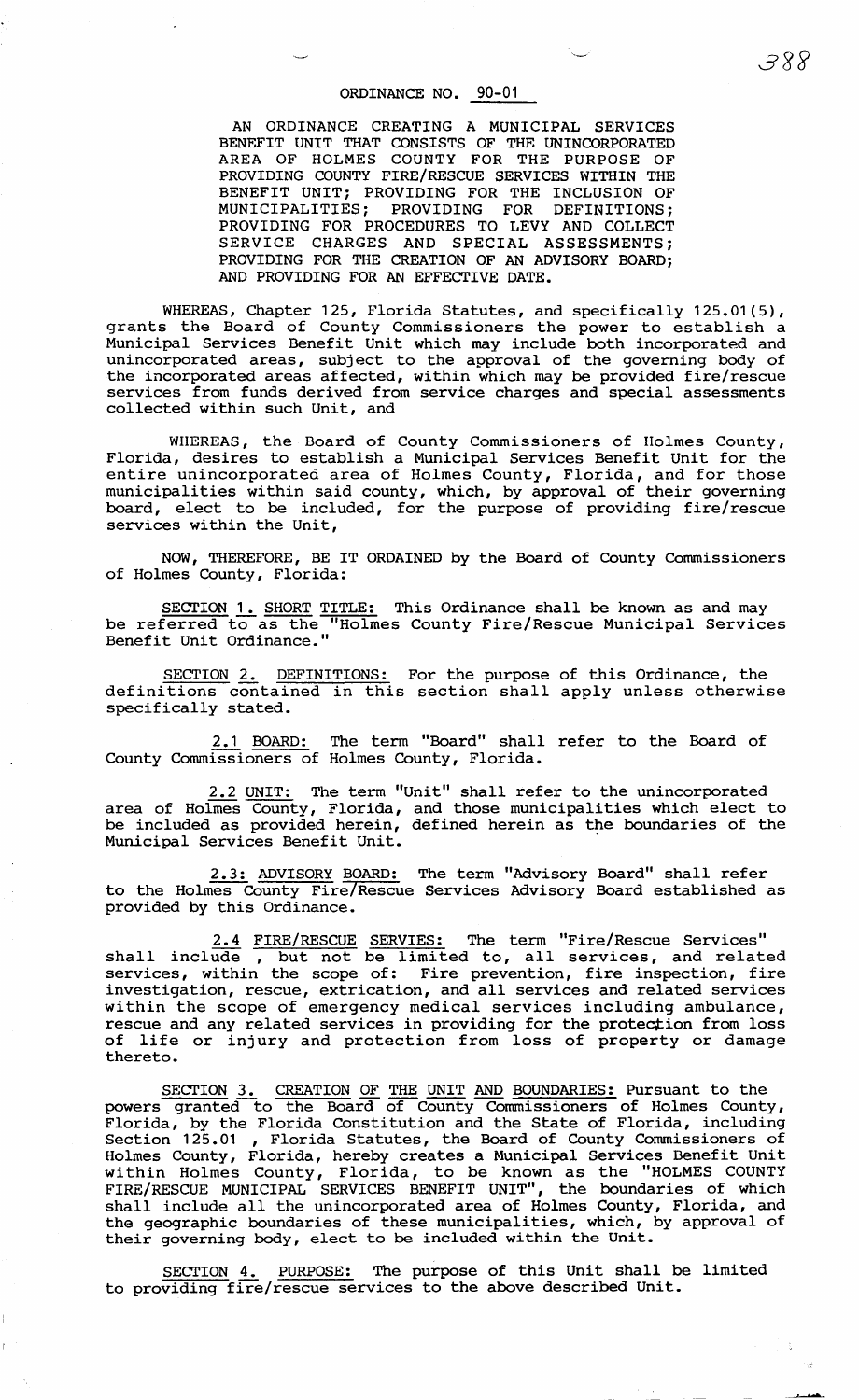SECTION 5. TERM: This unit shall exist until terminated by the Board of County Commissioners of Holmes County, Florida.

SECTION 6. GOVERNING BODY: The Governing body shall consist of the Board of County Commissioners of Holmes County, Florida.

SECTION 7. GENERAL POWERS: The governing body shall have all powers necessary or convenient to carry out the purposes of this Ordinance and such additional rights and powers as are provided by the Constitution of the State of Florida and the laws of the State of Florida as granted to counties.

SECTION 8. LEVIES: The governing body shall have the right, power and authority to levy service charges and special assessments against the benefited real property within said Unit to provide for the purpose of said Unit as provided by law.

8.1 The rate of such levy shall be reasonable and shall be fixed by a resolution of the governing body based upon the determination of the governing body as to the benefit to the real property.

8.2 The rate of such levies shall be set by reference to the use of the land and acreage in question in accordance with the amount of benefit received by the property in question.

SECTION 9. COLLECTION OF LEVIES: The levies provided for herein shall constitute liens against real property subject to said levies, which may be provided.

9.1 The levies authorized herein may be collected as provided by law.

SECTION 10. DISCRETION OF BOARD TO EXCLUDE CERTAIN AREAS: The Board shall have the power each year to exclude particular and certain parcels of real property within the boundaries of the Unit from the levies of this Ordinance or to reduce the amount of the levy that is to be assessed against a particular parcel of real property in the event the Board determines that the size or peculiar geographic configuration of any particular parcel is unique when compared to other parcels of real property within the boundaries of the unit so that such particular parcel property within the boundaries of the different so that such particular parcer<br>is either not benefited from the services to be provided by the imposition of the levy or is not a benefit to the same degree as other parcels of real property within the boundaries of the Unit.

SECTION 11. DISPOSITION OF PROCEEDS: Those funds obtained from the levy provided for by this Ordinance shall be maintained in a separate account used solely for the purpose of providing such services, operations, facilities or need as determined to be appropriate by the Board within the boundaries of the Unit. This section shall not prohibit the Board from entering into interlocal agreement with any included municipalities as to the distribution of monies collected from within the municipalities, and for the services to be provided by the municipalities.

SECTION 12. ADVISORY BOARD: The business and affairs of the Unit shall be conducted and administered by the Board, and the Board shall establish an Advisory Board from which to receive advice and recommendations, said Advisory Board to be created by resolution of the Board.

SECTION 13. LIBERAL CONSTRUCTION: The provisions of this Ordinance shall be liberally construed in order to effectively carry out the purpose of this Ordinance in the interest of the public health, morale, welfare and safety of the citizens encompassed within the Unit.

SECTION 14. SEVERABILITY: The provisions of this Ordinance are severable, and it is in the intent to confer the whole or any part of the powers herein provided for. If any of the provisions of this Ordinance shall be held unconstitutional by any Court of competent jurisdiction, the decision of such court shall not affect or impair any of the remaining provisions of this Ordinance. It is hereby declared to be the legislative intent that this Ordinance would have been adopted and such